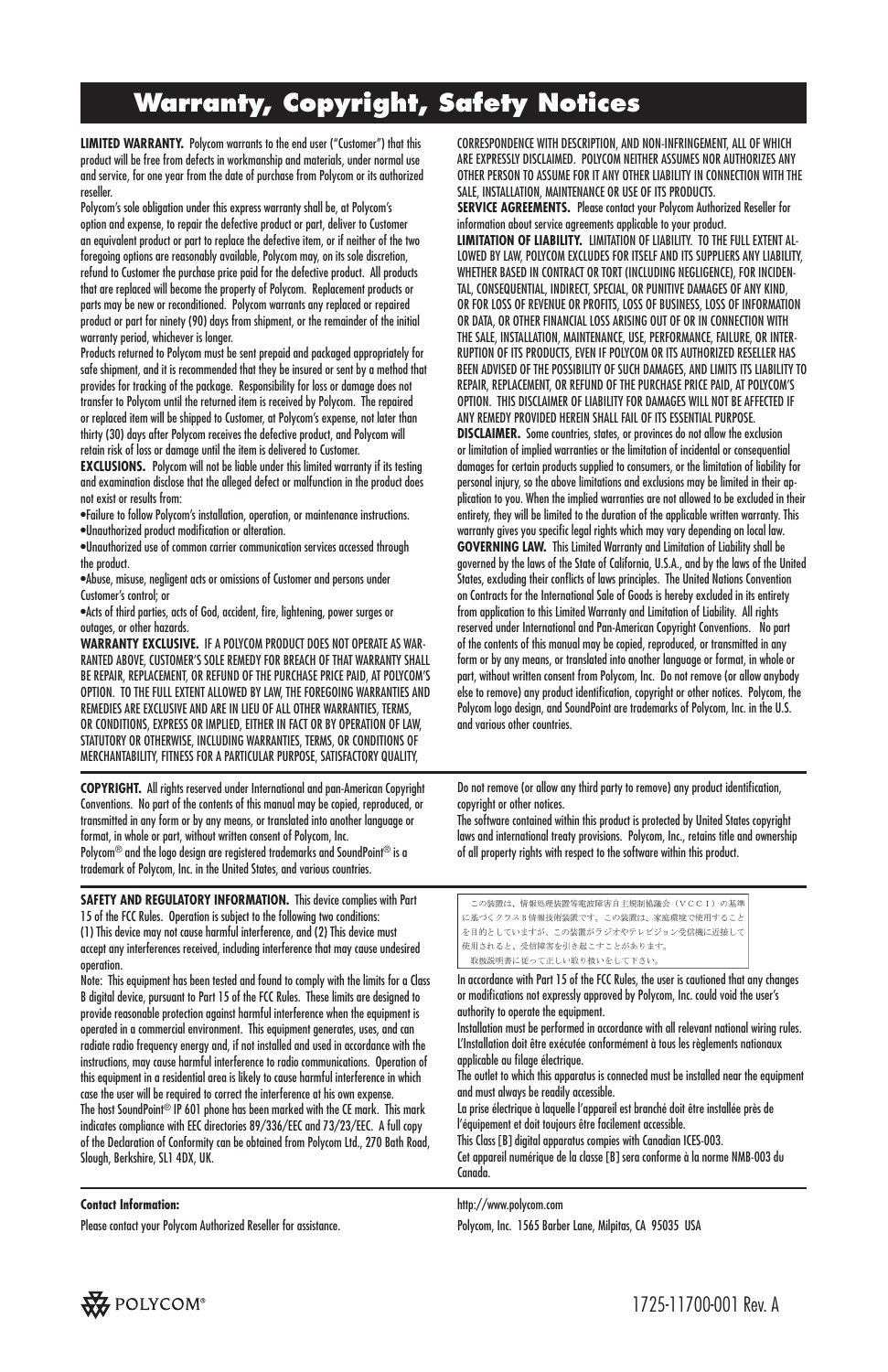# **SoundPoint® IP Expansion Module Quick Start Guide**

Thank you for choosing the SoundPoint<sup>®</sup> IP Expansion Module, a 14-line console that expands the potential of call handling when used with the SoundPoint<sup>®</sup> IP 601 phone. Up to three Expansion Modules can be cascaded to a single host phone, increasing the total number of buttons to 48 for intensive business IP telephony users.

Each of the 14 keys on the Expansion Module feature individual dual-color LED indicators, allowing easy recognition of line or call state. Keys may be programmed for speed dials, lines or directory numbers (DN).

Installation and configuration of the SoundPoint® IP Expansion Module is easy, since both power and signaling are taken from the host SoundPoint® IP 601 phone upon connection. No extra wires or power supplies are required to operate the Expansion Module.

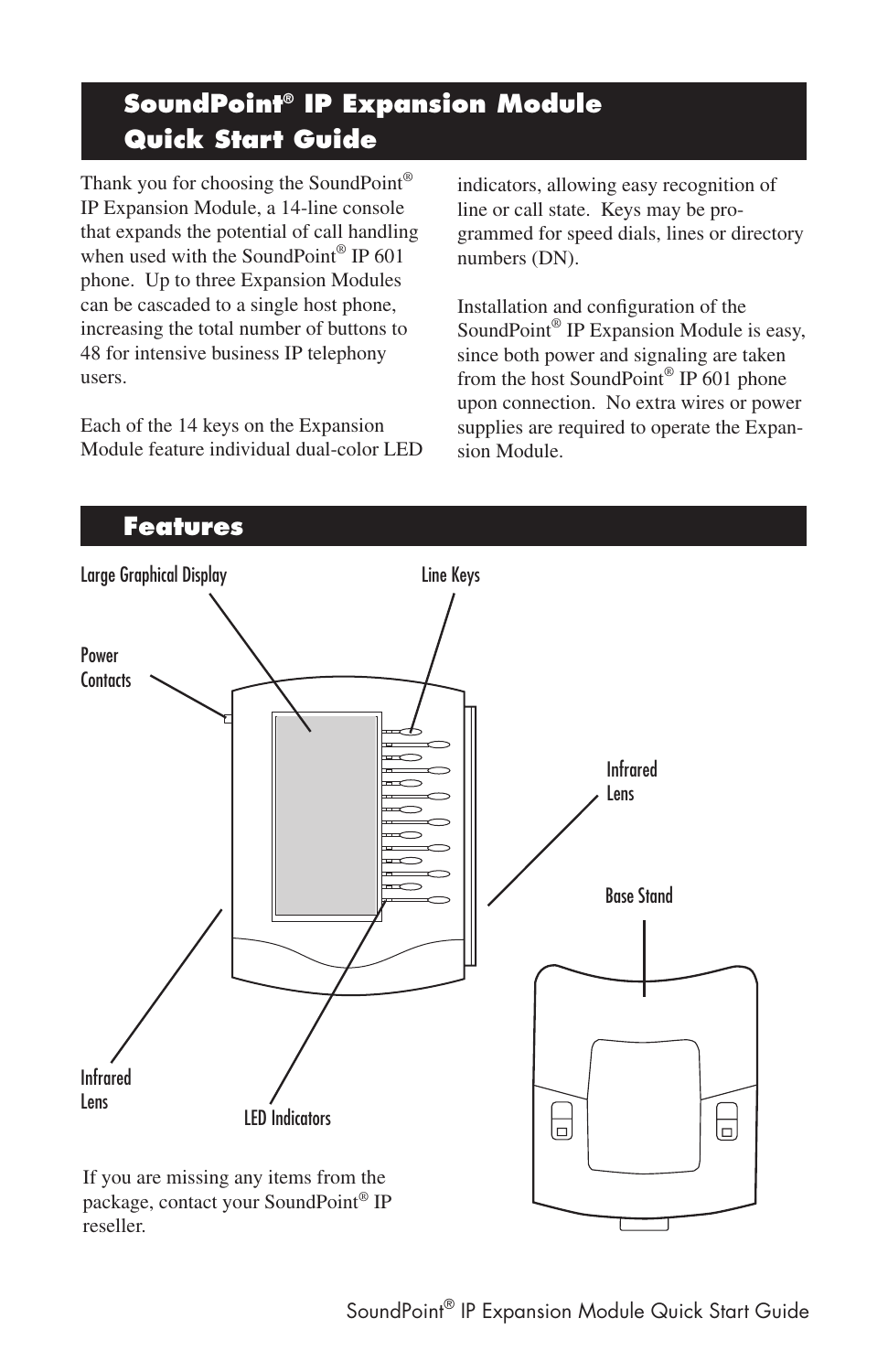### **Installation**



 $\Box$  Remove the rubber plug that ships with the unit from the SoundPoint® IP 601 phone or from the Expansion Module.



 $(2)$  Align the Expansion Module at the top of the groove lines on the SoundPoint® IP 601 phone and slide unit downwards until unit clicks into position. Connect the Base Stand for each Module.



3) To connect up to three Expansion Modules together, repeat steps  $\left(\bigcup\right)$  and  $\left(2\right)$ .



SoundPoint® IP Expansion Module Quick Start Guide